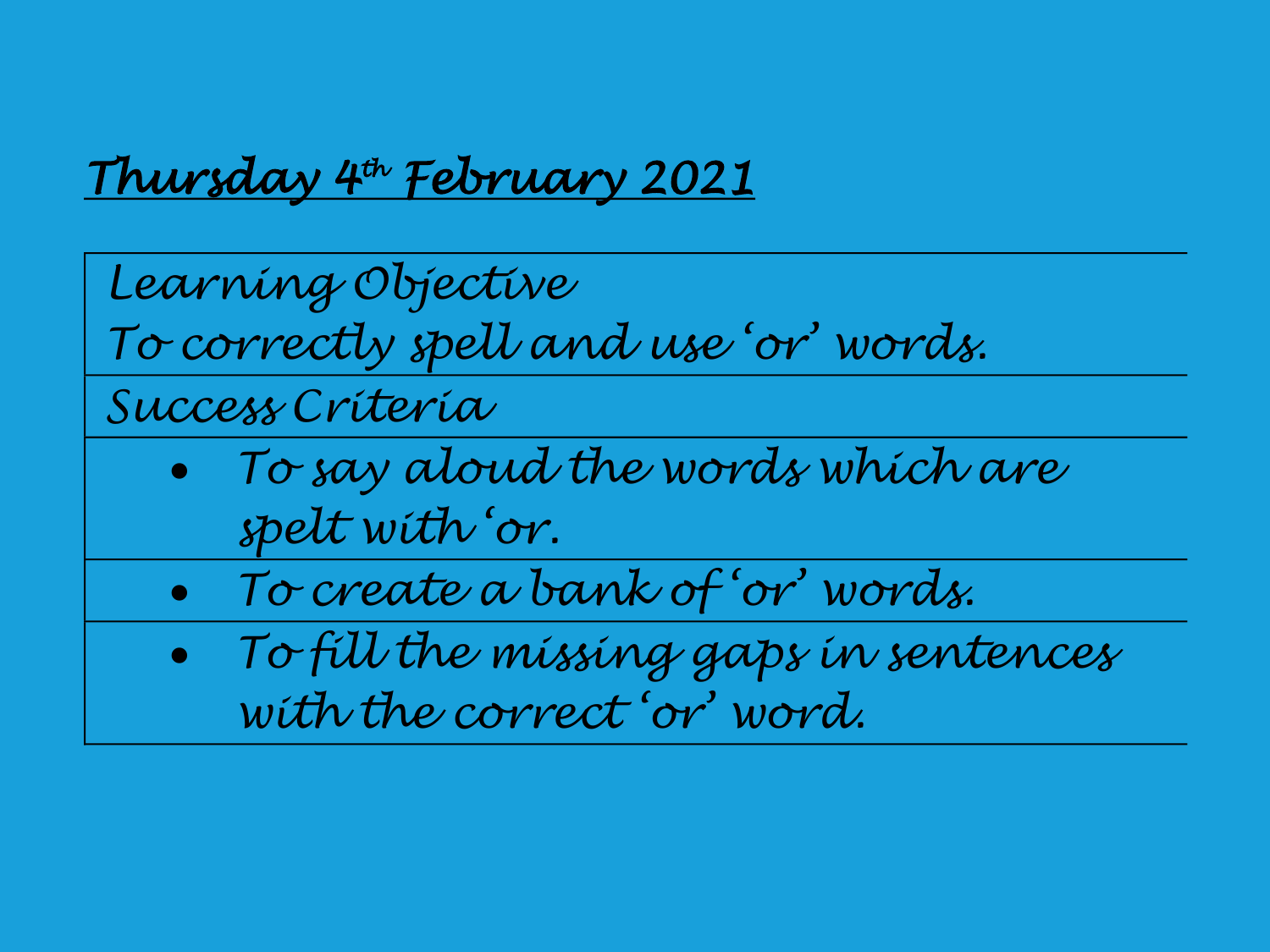We are starting to look at words that have an /or/ sound within them. An /or/ sound can be made in variety of ways, including using 'or', 'au' and 'aw'.

For example:



This week, we are going to concentrate on trickier words containing /or/ spelt using 'or'.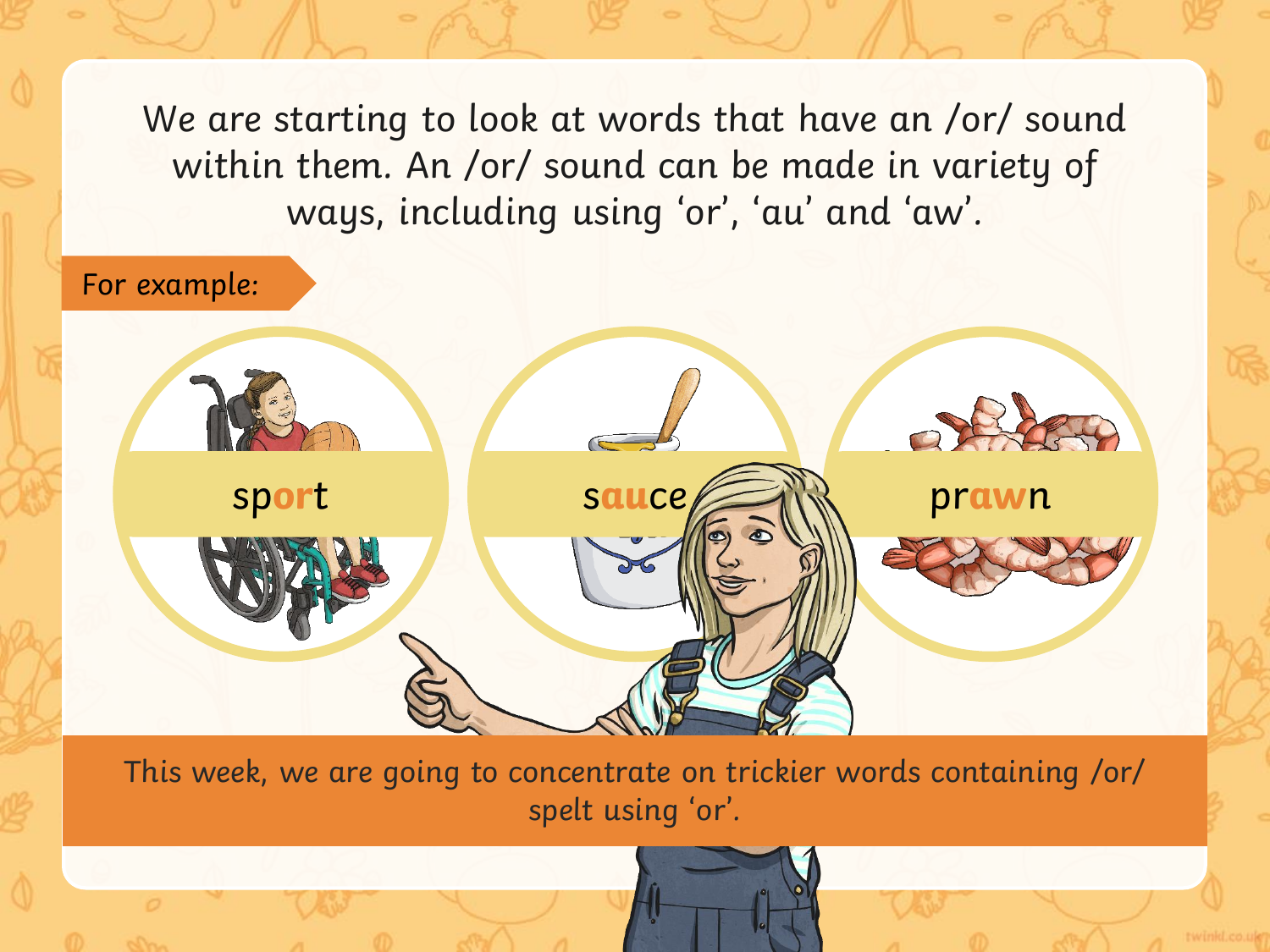**We are going to play Spelling Bowling. Can you guess the letters within the /or/ spelt using 'or' words before it's too late?**

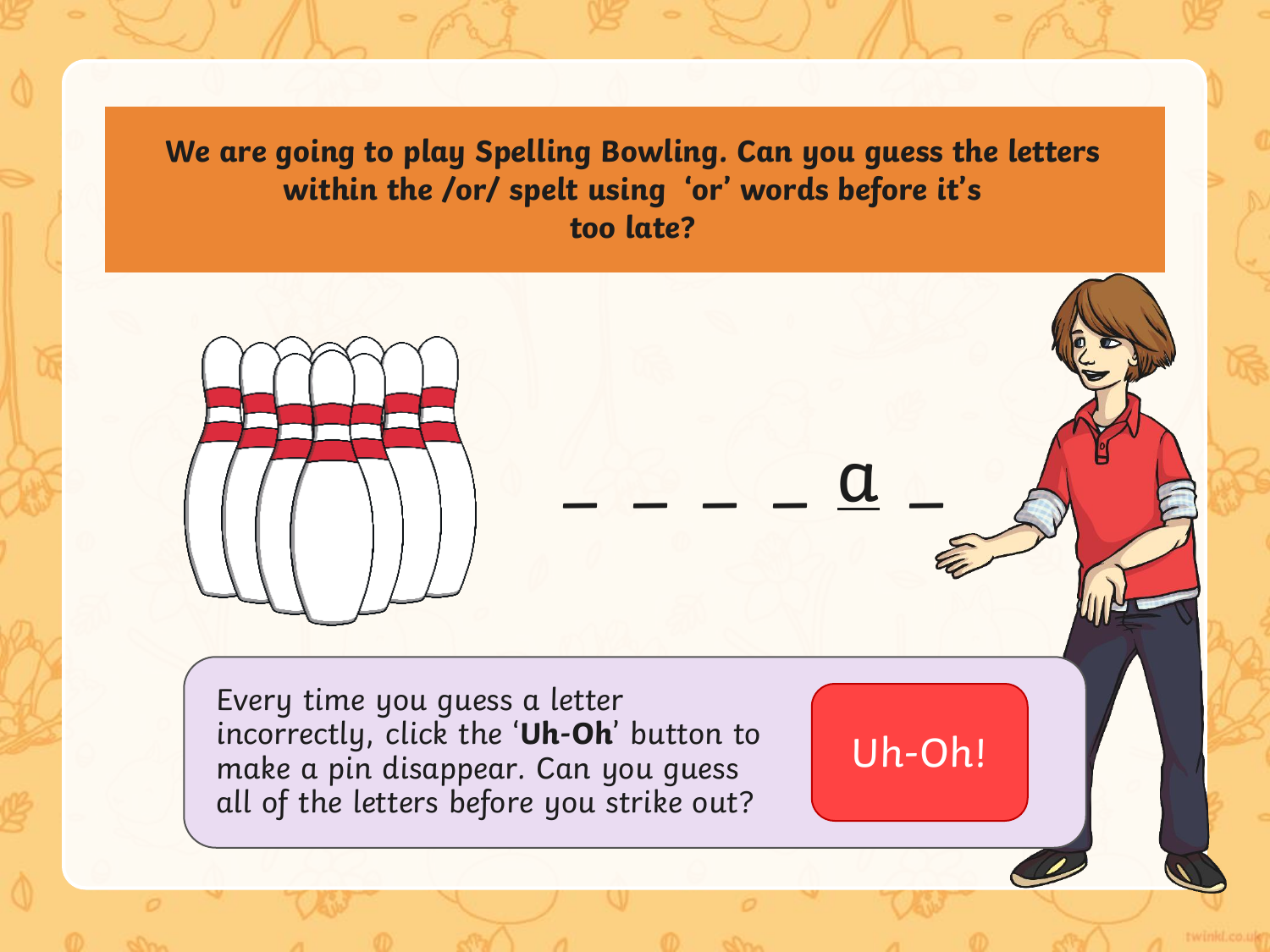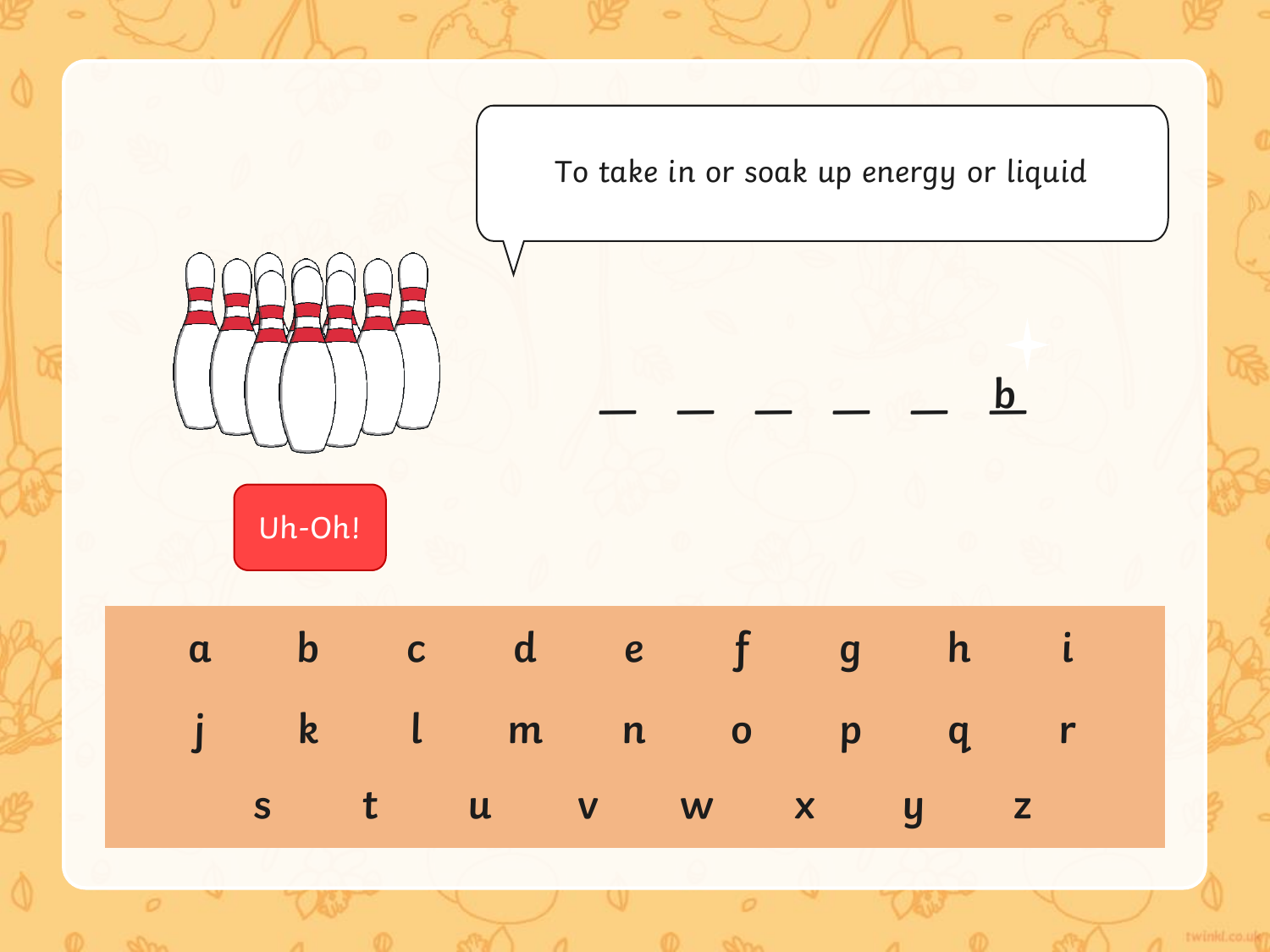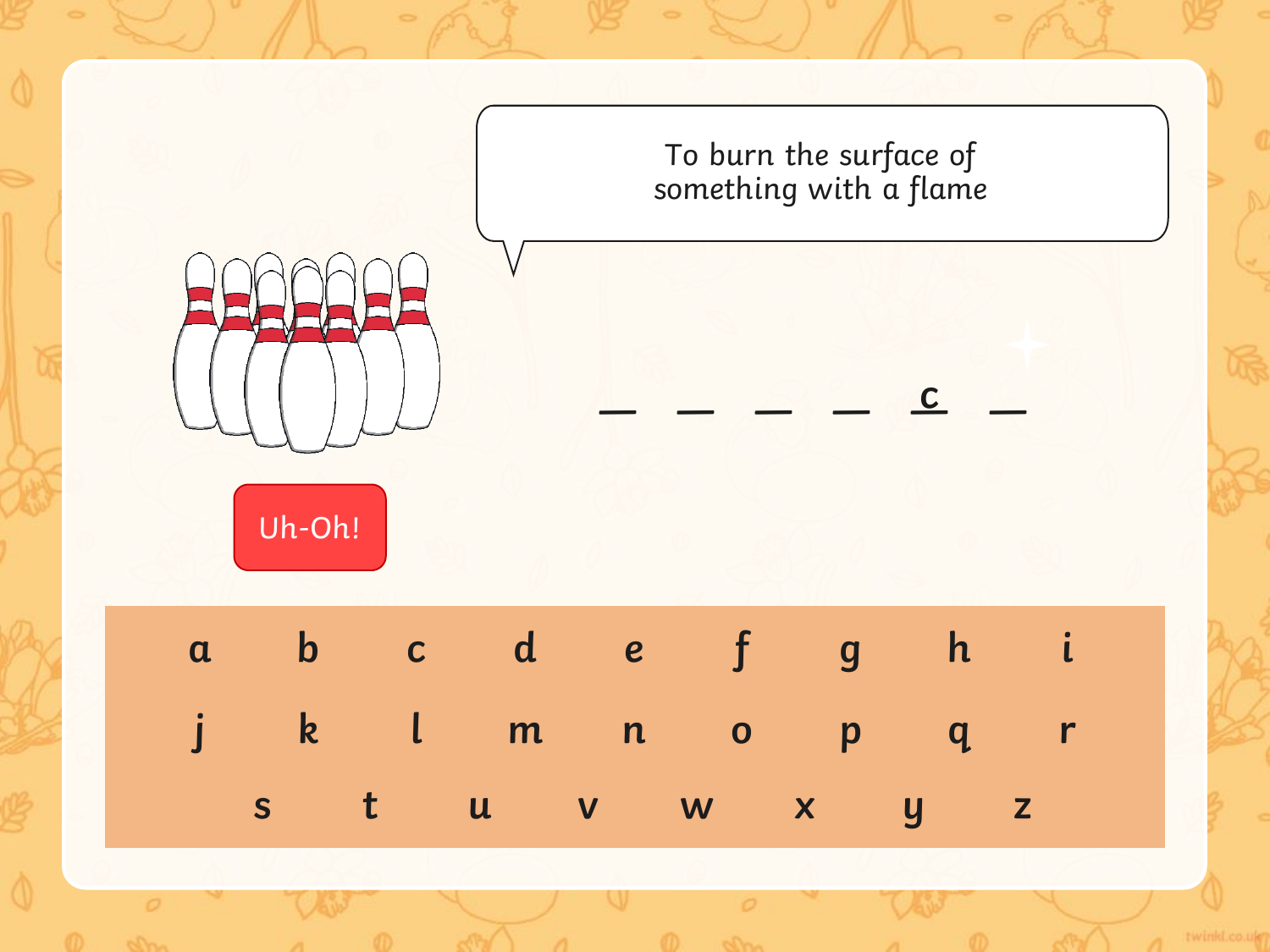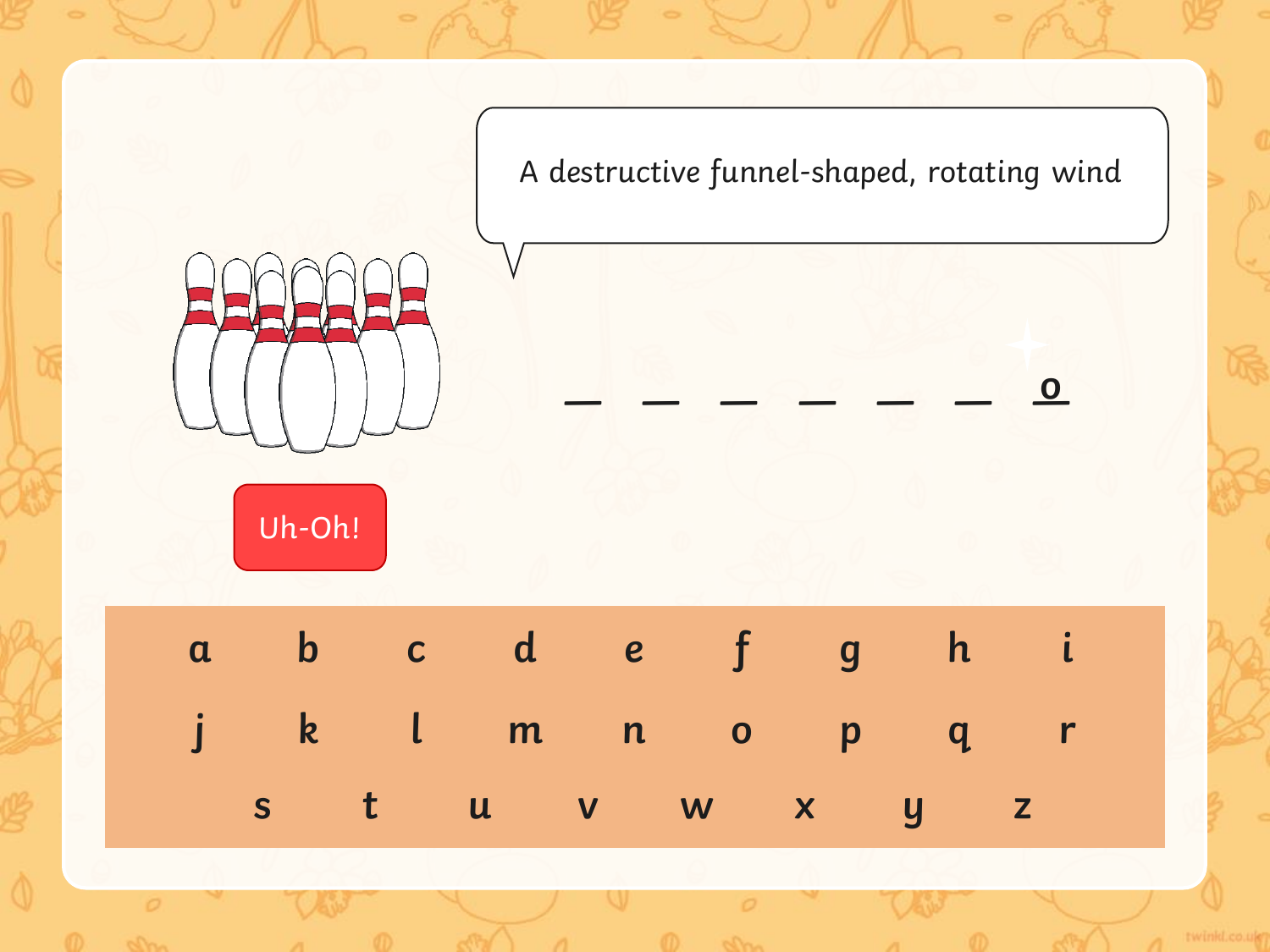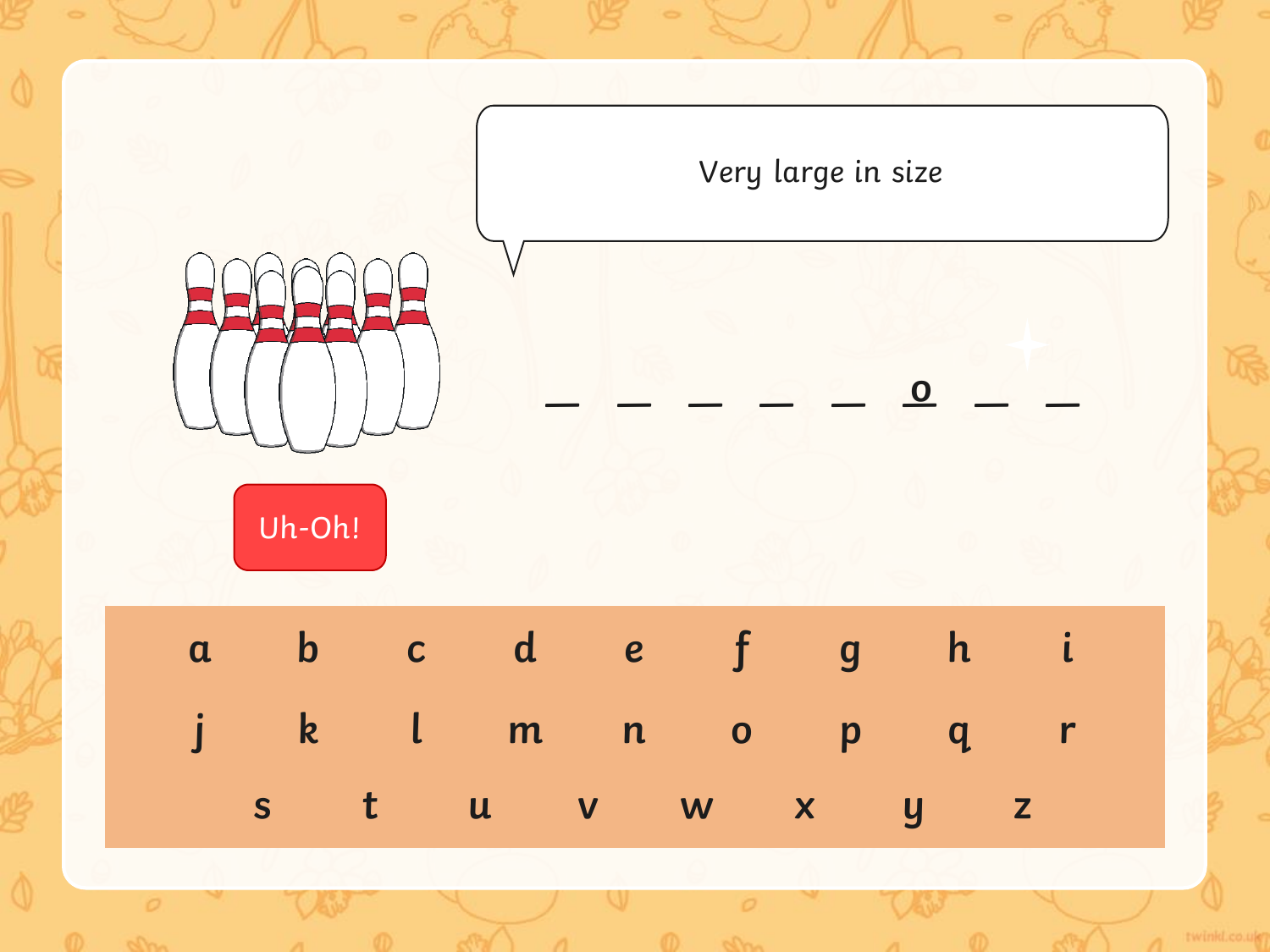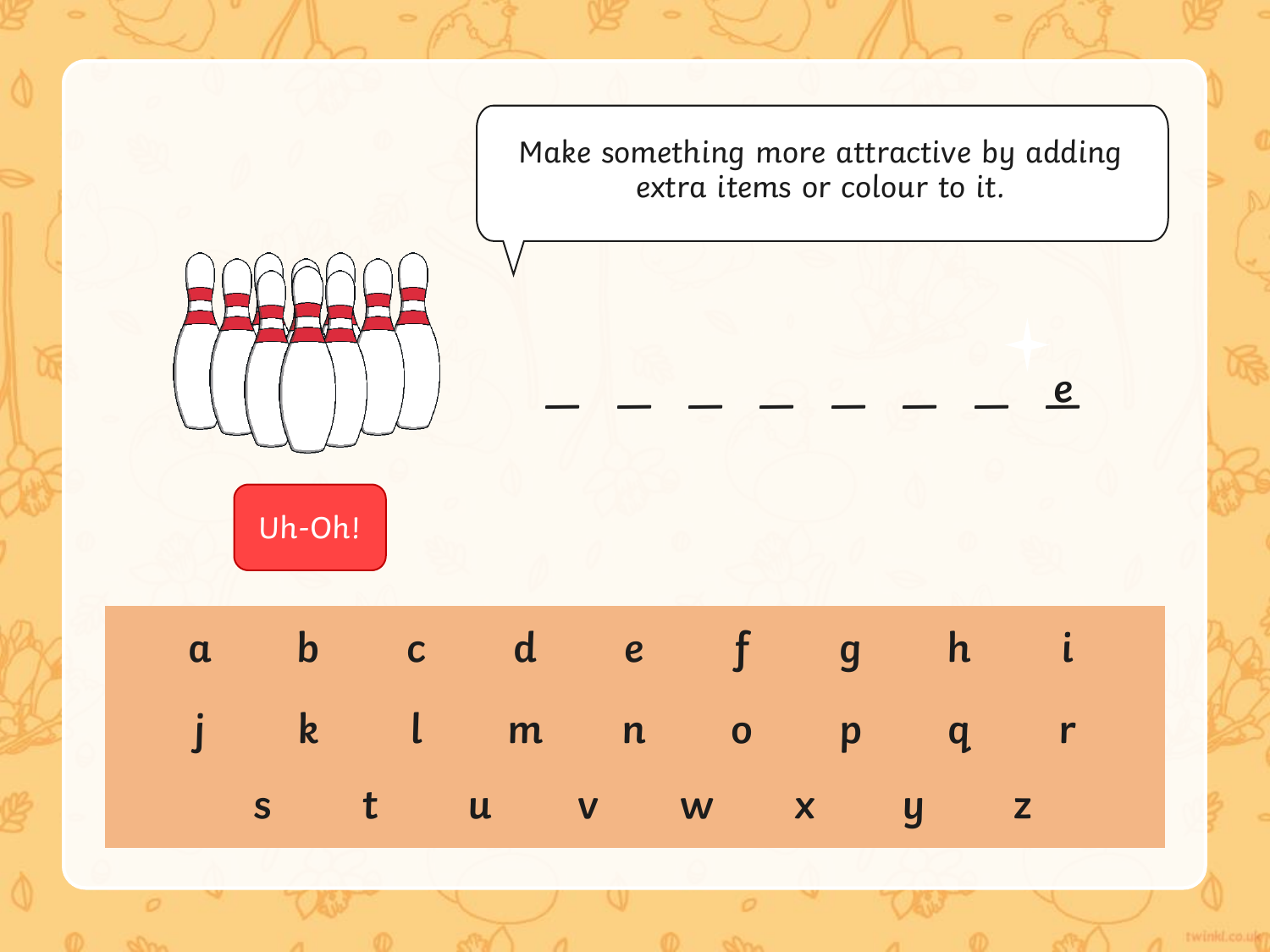